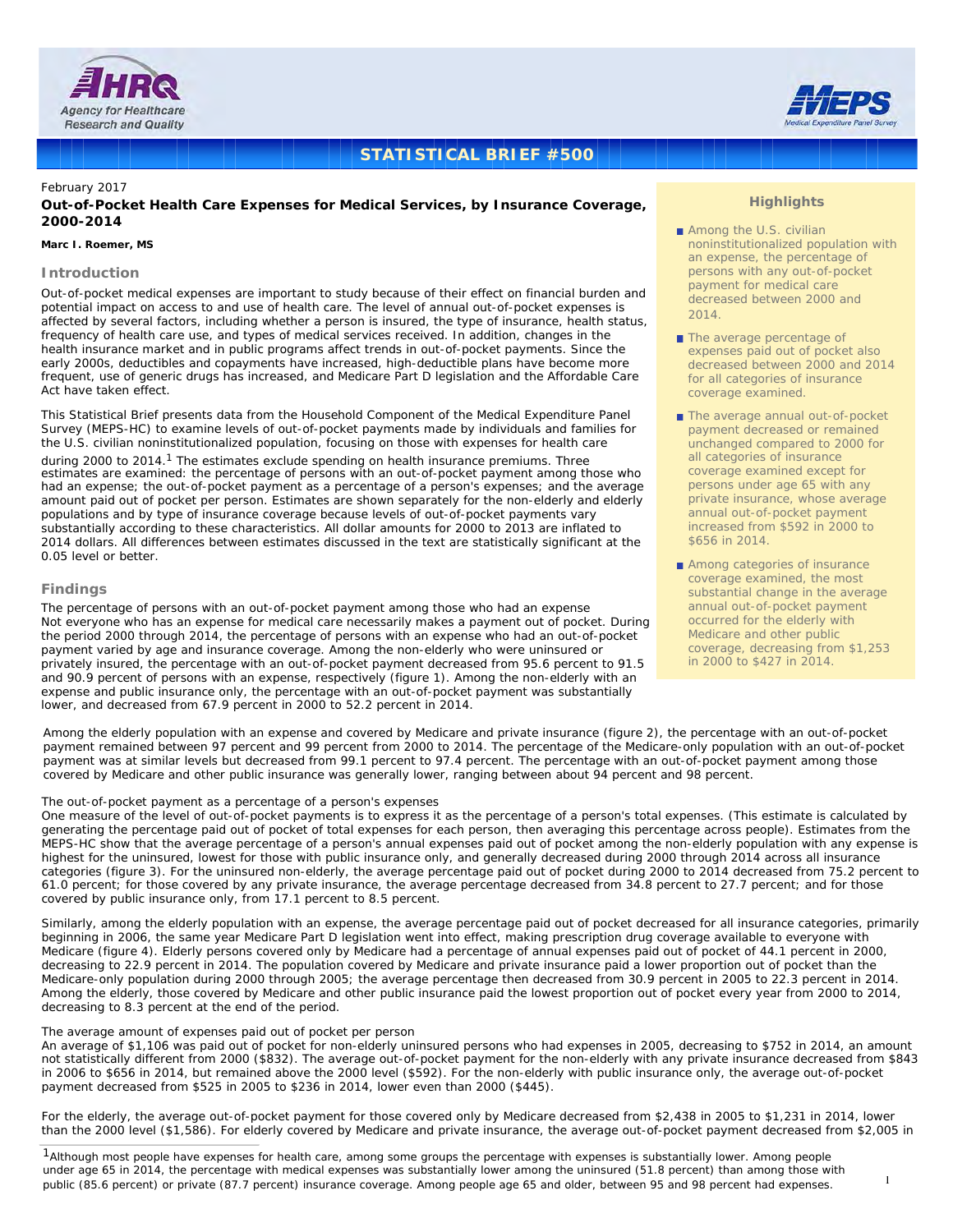2003 to \$1,438 in 2014, a level not statistically different from 2000 (\$1,497). Those covered by Medicare and other public insurance had out-ofpocket payments averaging \$1,318 in 2003, decreasing to \$427 in 2014, substantially lower than the 2000 level (\$1,253), and in all years since 2001 a lower average than those covered by Medicare only or by Medicare and private insurance.

# **Data Source**

The estimates shown in this Statistical Brief are drawn from analyses conducted by the MEPS staff from the following public use files: 2000–2014 Full Year Consolidated Data files HC-050, HC-060, HC-070, HC-079, HC-089, HC-097, HC-105, HC-113, HC-121, HC-129, HC-138, HC-147, HC-155, HC-163, and HC-171.

# **Definitions**

#### *Out-of-pocket expenses*

MEPS total expenses include payments from all sources (including insurance and other miscellaneous third-party sources) to hospitals, physicians, other health care providers (including dental care), and pharmacies for services reported by respondents in the MEPS-HC. Out-of-pocket expenses comprise the payments made by individuals and families for services received during the year. These expenses exclude insurance premiums. The percentage paid out of pocket was calculated by generating the percentage of total expenses for each person, then averaging this percentage across people.

#### *Health insurance status*

Individuals under age 65 were classified in the following three insurance categories, based on household responses to health insurance status questions:

- Any private health insurance: Individuals who, at any time during the year, had insurance that provides coverage for hospital and physician care (other than Medicare, Medicaid, or other public hospital/physician coverage) were classified as having private insurance. Coverage by TRICARE (Armed Forces-related coverage) was also included as private health insurance. Insurance that provides coverage for a single service only, such as dental or vision coverage, was not included.
- Public coverage only: Individuals were considered to have public coverage only if they met both of the following criteria: 1) They were not covered by private insurance at any time during the year, 2) they were covered by any of the following public programs at any point during the year: Medicare, Medicaid, or other public hospital/physician coverage.
- Uninsured: The uninsured were defined as people not covered by private hospital/physician insurance, Medicare, TRICARE, Medicaid, or other public hospital/physician programs at any time during the entire year or period of eligibility for the survey.

Individuals age 65 and older were classified into the following three insurance categories, based on household responses to health insurance status questions:

- Medicare and private insurance: This category includes people classified as Medicare beneficiaries and covered by Medicare and a supplementary private policy.
- Medicare and other public insurance: This category includes people classified as Medicare beneficiaries who met both of the following criteria: 1) They were not covered by private insurance at any point during the year, 2) They were covered by one of the following public programs at any point during the year: Medicaid, other public hospital/physician coverage.
- Medicare only: This category includes people classified as Medicare beneficiaries but not classified as Medicare and private insurance or as Medicare and other public insurance. This group includes people who were enrolled in Medicare HMOs and people who had Medicare fee-forservice coverage only.

# **About MEPS-HC**

MEPS-HC is a nationally representative longitudinal survey that collects detailed information on health care utilization and expenditures, health insurance, and health status, as well as a wide variety of social, demographic, and economic characteristics for the U.S. civilian noninstitutionalized population. It is cosponsored by the Agency for Healthcare Research and Quality and the National Center for Health Statistics.

For more information about MEPS, call the MEPS information coordinator at AHRQ (301) 427-1406 or visit the MEPS Web site at [http://www.meps.ahrq.gov/.](http://www.meps.ahrq.gov/)

#### **References**

For a detailed description of the MEPS-HC survey design, sample design, and methods used to minimize sources of nonsampling error, see the following publications:

Cohen, J. *Design and Methods of the Medical Expenditure Panel Survey Household Component*. MEPS Methodology Report No. 1. AHCPR Pub. No. 97-0026. Rockville, MD: Agency for Healthcare Policy and Research, 1997. [http://www.meps.ahrq.gov/mepsweb/data\\_files/publications/mr1/mr1.pdf](http://www.meps.ahrq.gov/mepsweb/data_files/publications/mr1/mr1.pdf).

Cohen, S. *Sample Design of the 1996 Medical Expenditure Panel Survey Household Component*. MEPS Methodology Report No. 2. AHCPR Pub. No. 97-0027. Rockville, MD: Agency for Health Care Policy and Research, 1997. [http://www.meps.ahrq.gov/mepsweb/data\\_files/publications/mr2/mr2.pdf](http://www.meps.ahrq.gov/mepsweb/data_files/publications/mr2/mr2.pdf).

Cohen, S. Design Strategies and Innovations in the Medical Expenditure Panel Survey. *Medical Care*, July 2003: 41(7) Supplement: III-5–III-12.

Ezzati-Rice, T.M., Rohde, F., Greenblatt, J., *Sample Design of the Medical Expenditure Panel Survey Household Component, 1998–2007*. Methodology Report No. 22. March 2008. Agency for Healthcare Research and Quality, Rockville, MD. [http://www.meps.ahrq.gov/mepsweb/data\\_files/publications/mr22/mr22.pdf](http://www.meps.ahrq.gov/mepsweb/data_files/publications/mr22/mr22.pdf).

Sing, M., Banthin, J., Selden, T., et al.: *Reconciling Medical Expenditure Estimates from the MEPS and NHEA, 2002*. Health Care Financing Review 28(1):25–40, Fall 2006. Internet Address:<https://www.cms.gov/HealthCareFinancingReview/downloads/06Fallpg25.pdf>.

# **Suggested Citation**

Roemer, M. I., *Out-of-Pocket Health Care Expenses by Insurance Coverage, 2000–2014*. Statistical Brief #500. February 2017. Agency for Healthcare Research and Quality. Rockville, MD. [https://meps.ahrq.gov/data\\_files/publications/st500/stat500.pdf](https://meps.ahrq.gov/data_files/publications/st500/stat500.pdf)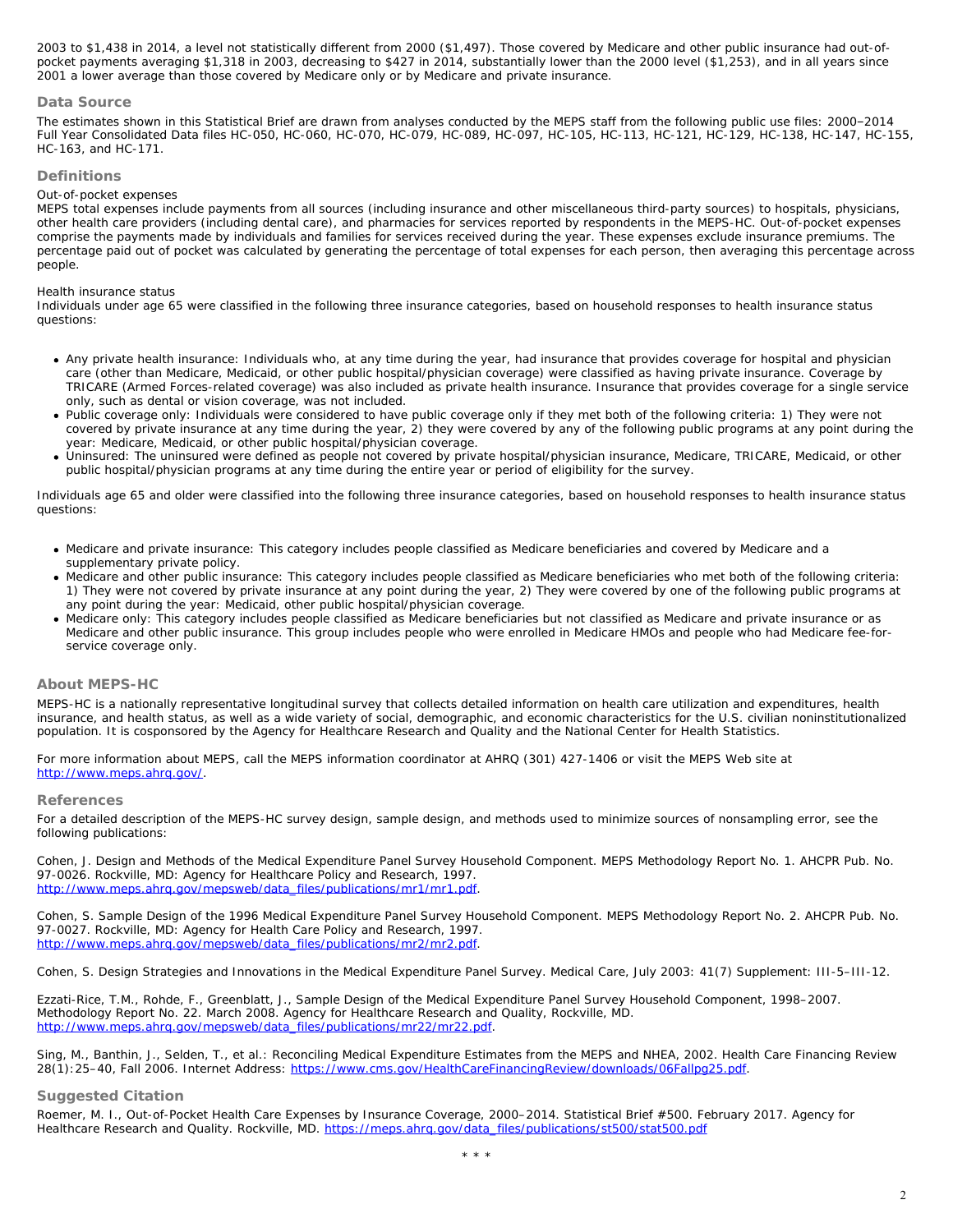AHRQ welcomes questions and comments from readers of this publication who are interested in obtaining more information about access, cost, use, financing, and quality of health care in the United States. We also invite you to tell us how you are using this Statistical Brief and other MEPS data and tools and to share suggestions on how MEPS products might be enhanced to further meet your needs. Please email us at [MEPSProjectDirector@ahrq.hhs.gov](mailto:MEPSProjectDirector@ahrq.hhs.gov) or send a letter to the address below:

Joel W. Cohen, PhD, Director Center for Financing, Access, and Cost Trends Agency for Healthcare Research and Quality 5600 Fishers Lane, Mailstop 07W41A Rockville, MD 20857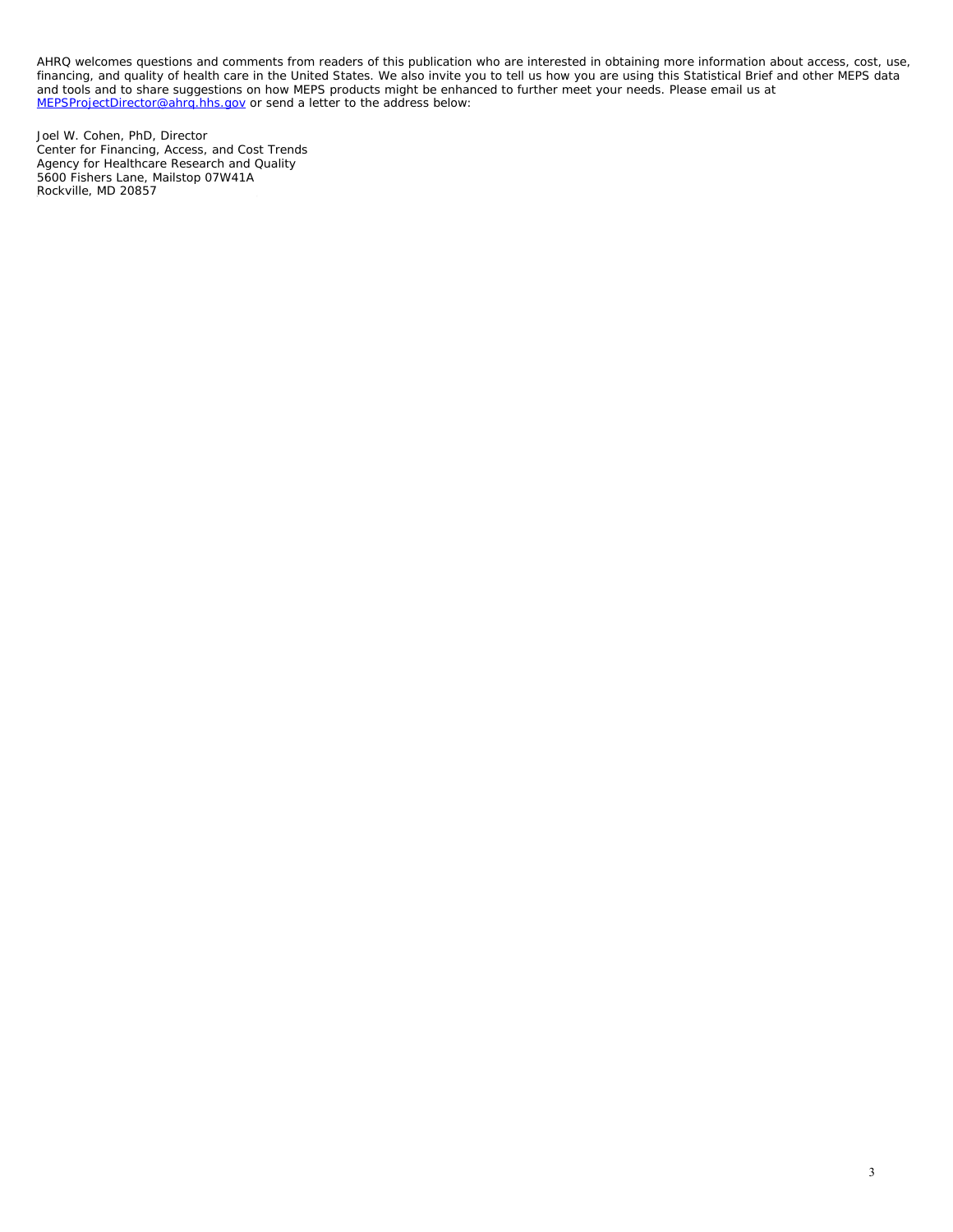

Source: Centerfor Financing, Access, and Cost Trends, AHRQ, Household Component of the Medical Expenditure Panel Survey, 2000-2014 Full Year Files



Source: Centerfor Financing, Access, and Cost Trends, AHRQ, Household Component of the Medical Expenditure Panel Survey, 2000-2014 Full Year Files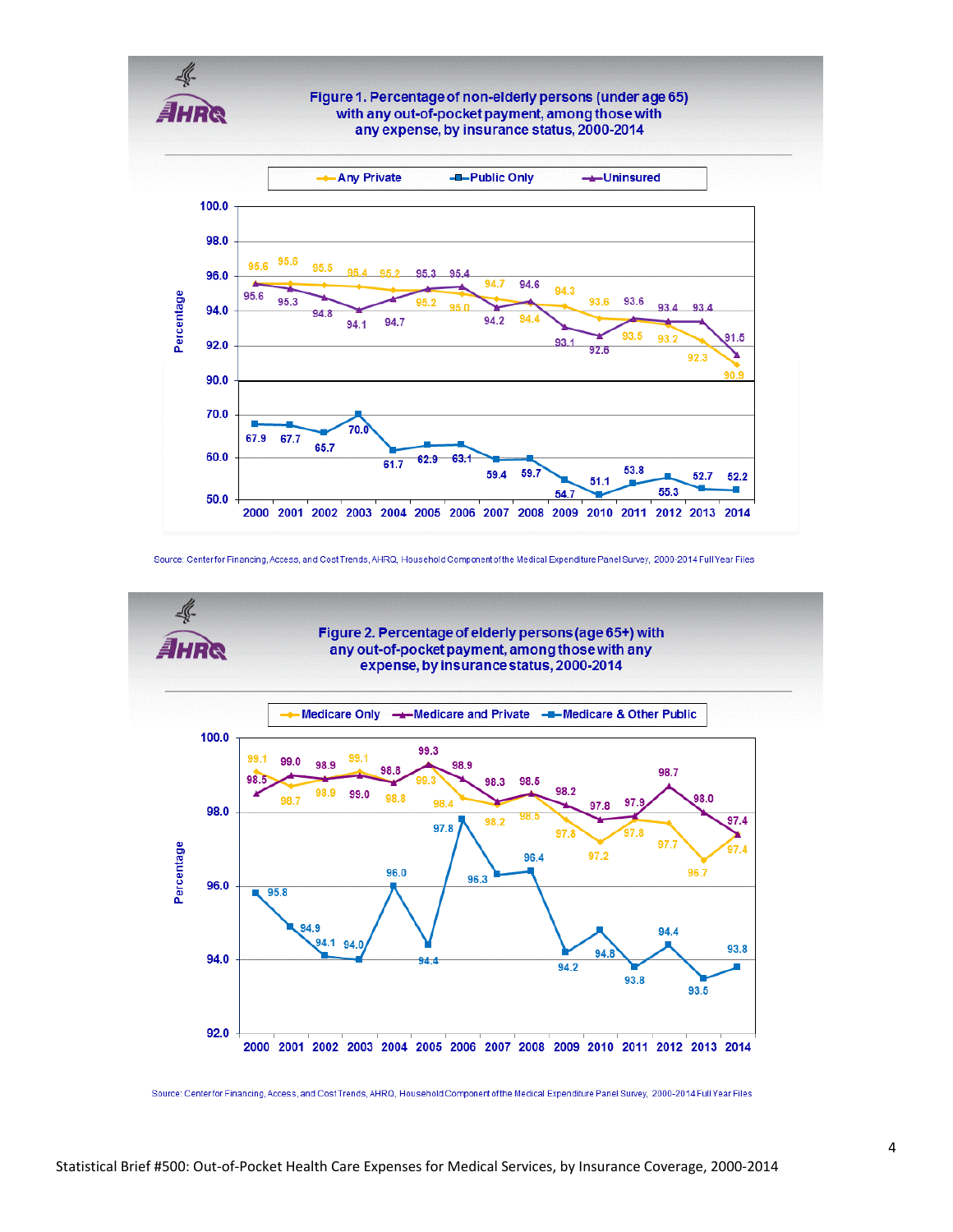

Figure 3. Average percentage of annual expenses paid out of pocket for non-elderly (under age 65), by insurance status, 2000-2014\*



<sup>\*</sup>Among those with any medical expense.<br>Source: Center for Financing, Access, and Cost Trends, AHRQ, Household Component of the Medical Expenditure Panel Survey, 2000-2014 Full Year Files



<sup>\*</sup>Among those with any medical expense Source: Centerfor Financing, Access, and Cost Trends, AHRQ, Household Component of the Medical Expenditure Panel Survey, 2000-2014 Full Year Files